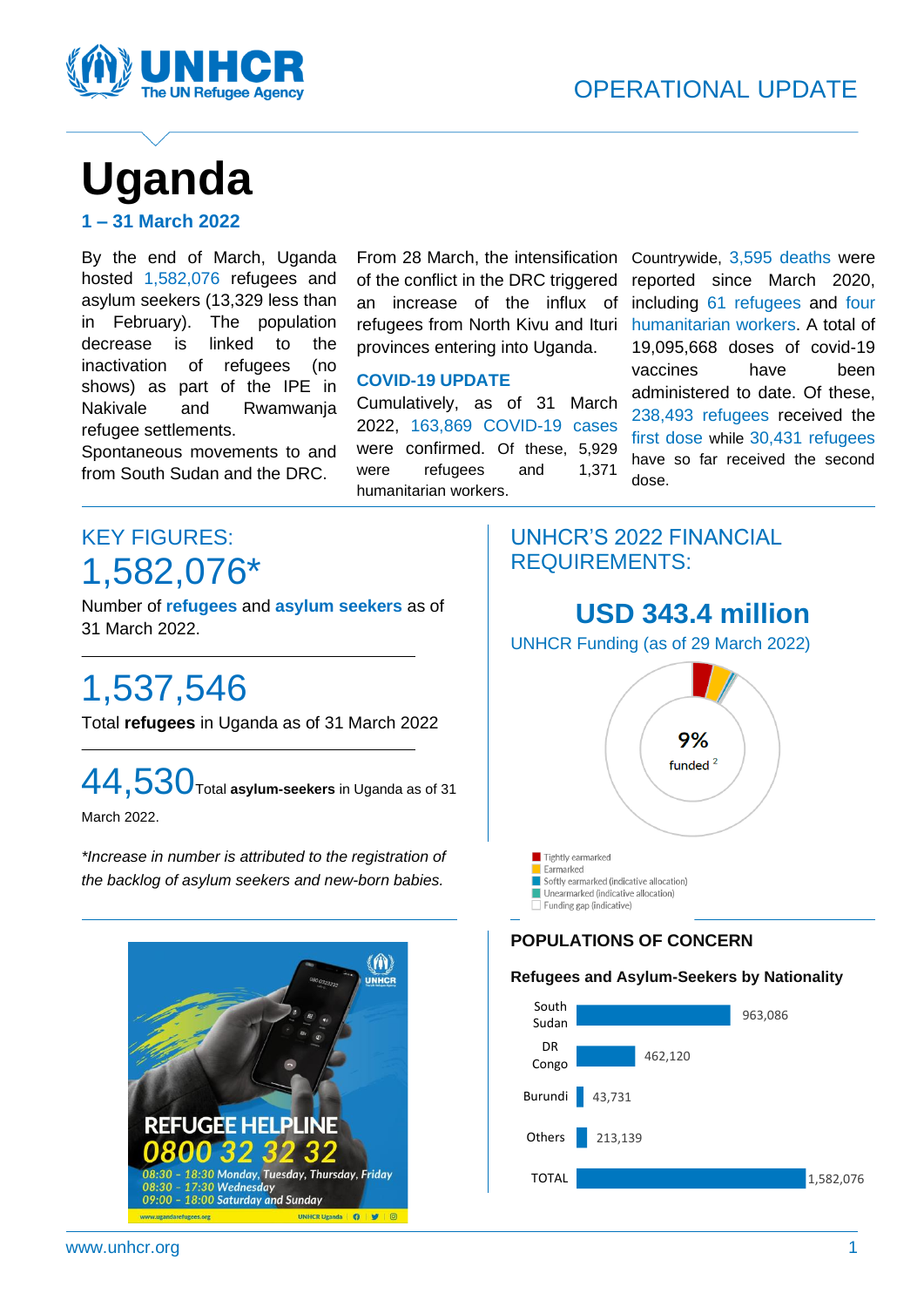



#### **Contextual and operational highlights**

**COVID-19:** Since March 2020, 5,929 refugees have tested positive for COVID-19, with 61 deaths. Countrywide 163,869 cases COVID-19 positive cases were recorded, with 100,167 recoveries and 3,595 deaths. In total, 1,371 humanitarian workers have tested positive for COVID-19 while four have succumbed across the country. The Ministry of Health continues to carry out COVID-19 vaccination for both citizens and refugees. By the end of March 2022, 19,095,668 vaccine doses had been administered in Uganda. In the refugee response, 238,493 refugees; 3,996 health workers; 7,630 teachers; and 9,210 humanitarian workers received the first dose. Those that have received the second dose include 30,431 refugees, 3,199 health workers and 3721 other humanitarian workers.

**New Arrivals:** As of 21 March 2022, the number of new arrivals through Bubukwanga Transit Centre stood at 915 individuals / 362 households. From 28 March 2022, the deteriorating security and humanitarian situation inside the Democratic Republic of the Congo (DRC) along the border has triggered the additional forced displacement of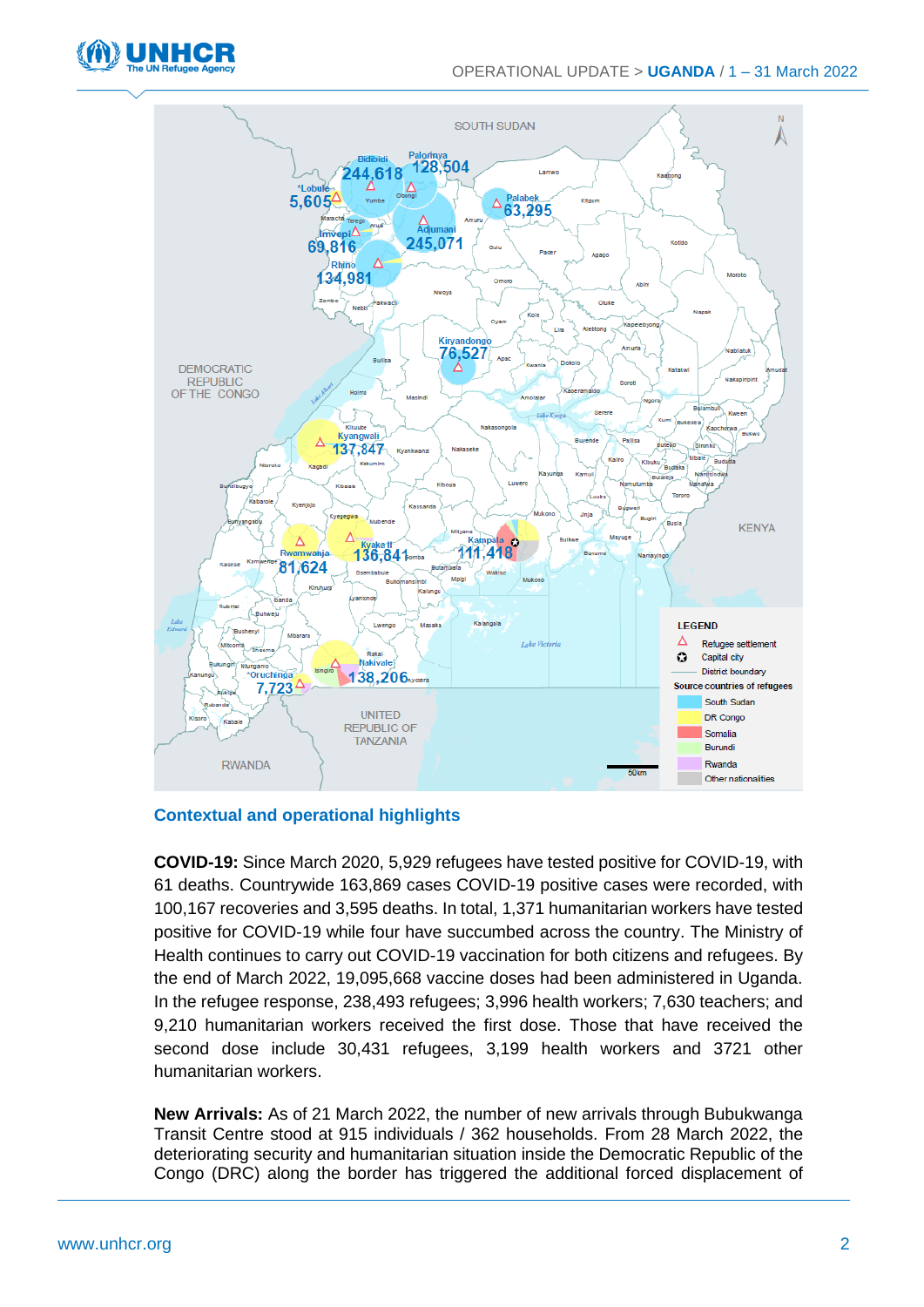

refugees crossing into Uganda through Bunagana in Kisoro District. By the end of March, it is difficult to estimate the number of arrivals given that most of them have chosen to stay with the community along the border. In just four days, 7,850 new arrivals have been transported from the border to Nyakabande transit centre and holding area. The holding area is rapidly filling as an increased number of refugees keep arriving with UNHCR logistic support or on their own. New arrivals are in urgent need of protection, food, shelter and essential household items, in addition to health care supplies and water, sanitation and hygiene services required to prevent the spread of COVID19 and other diseases. There is need for accommodation, water, pit-latrines and psychosocial support. Given the increasing influx and the structural underfunding of the refugee response, additional resources are urgently required to provide interagency partners with the necessary operational capacity to support emergency relief activities for new arrivals while maintaining essential protection services and basic assistance for over 1.5 million refugees and their host communities in Uganda.

**IPE/Verification**: By the end of March, 421,294 individuals had been verified (27% of the target population of 1.58 million PoCs). Four out of 14 locations completed (Oruchinga, Nakivale, Lobule, Rwamwanja) the verification exercise. Rwamwanja was completed on 30 March with a show rate of 90% of the target population representing 71,537 persons and an additional 10,252 individuals who were not part of the initial target population (including new arrivals relocated from Bubukwanga and newborn registration). The IPE completion rate stands at 78% in Kyaka (102,858 individuals / 29,445 HHs), 54% in Kyangwali (73,559 individuals / 21,175 HHs) and 42% in Imvepi (31,079 individuals / 7,296 HHs). Preparatory activities for Adjumani and Palorinya are ongoing.

**Social security:** UNHCR has engaged the National Social Security Fund (NSSF) on establishing the interoperability of the refugee registration system with the NSSF system with a view of increasing refugees' access to social security services in Uganda. A detailed technical discussion will be held in the coming weeks.

**Burundian Voluntary repatriation**: On 22 March 2022, UNHCR Uganda held a meeting with UNHCR Tanzania and Burundi. The parties have agreed to change the convoy schedule from Mondays to Wednesdays and increase per convoy from 400 to 600 persons. However, the Tanzanian government has issued a new directive on requirement of yellow fever certificates for all passengers in and/or transiting the country. UNHCR Tanzania will explore possibilities of seeking a waiver for returnees. So far, a total of 1,556 Burundian refugees in Uganda have been voluntarily repatriated to Burundi in three convoys. The next convoy is expected in April 2022.

**Inter-Agency Feedback Referral and Resolution Mechanism (FRRM):** The results of the comparative analysis of complaints received through the FRRM helpline between 2020 and 2021 indicate improvement in FRRM referral rates. The findings also indicate a reduction in complaints related to fraud and corruption. Most of the fraud and corruption-related complaints received in 2021 came from Nakivale, Kyaka II and Kyangwali settlements. Most of these were related to protection and registration.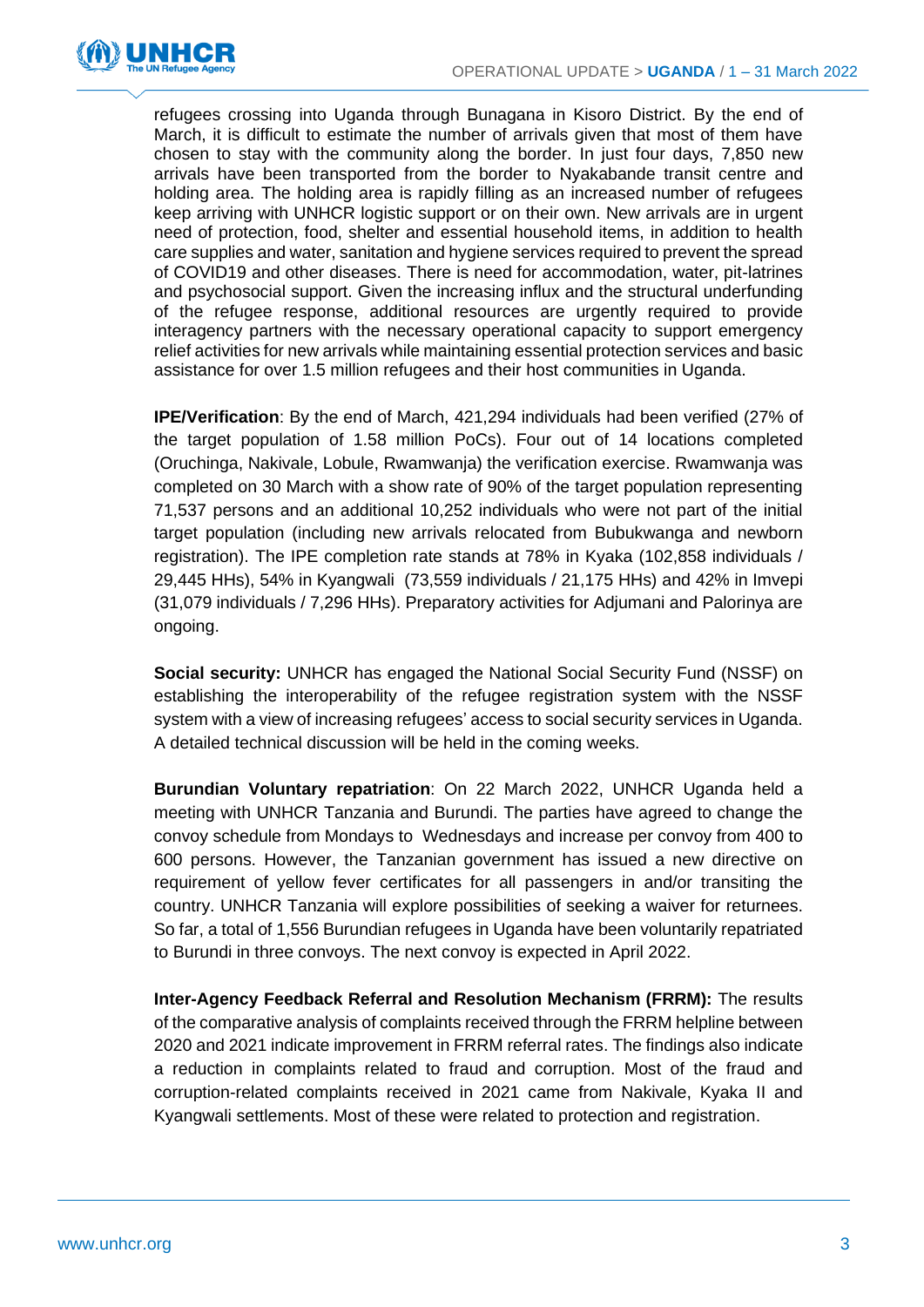



#### **Achievements and Impact**

**Refugee status Determination**: From 21 to 25 March 2022, the Refugee Eligibility Committee (REC) held its second session for Kampala and adjudicated 5,457 asylum applications with an overall recognition rate of 99%. This brings the total to 5,516 asylum applications adjudicated since January 2022. The Refugee Appeals Board's first session in Kampala reviewed 20 appeal applications / 49 individuals (Eritreans, Congolese, and Syrian); confirmed decisions of the REC for 10 appeal cases / 26 individuals, set aside nine appeal cases / 17 individuals and ordered a re-hearing for one case / six individuals. Cumulatively, 4,371 households of 5,752 individual new asylum seekers have been received and screened at the refugee desk office in Kampala since January 2022.

**Resettlement and Complementary Pathways**: UNHCR Uganda resettlement quota for 2022 has been confirmed to 4,780 individuals (which includes 4,100 to USA, 400 to Sweden, 180 to Norway and 100 to Canada). A minimum of 6,000 protection and medical referrals will be required countrywide to meet this quota, through individual case assessments and profiling.

**PEPFAR OVC/HIV training**: From 28 to 31 March 2022, UNHCR and USAID/SITES technical team co-facilitated a PEPFAR OVC/HIV training for UNHCR, OPM and partner staff from Nakivale/Oruchinga, Rwamwanja and Kyaka II settlements to mentor participants on the new PEPFAR preventive approach.

**Study on protracted refugee caseload in Uganda:** The study on protracted refugee caseload in Uganda was completed in March 2022. Ppreliminary findings indicate that long-term refugees have adequate access to identity documentation with 54% of the refugees possessing valid refugee identification. More than half of the refugee children who were born in Uganda (54%) have official birth certificates.



#### **Achievements and impact**

**Health statistics**: In March 2022, 190,910 consultations were registered across the refugee response (28% nationals, 72% refugees) / 50 consultations per clinician per day. The major disease burdens were malaria (28%), Upper Respiratory Tract Infection-URTI (11%), Lower Respiratory Tract Infection-LRTI (8.7%), skin diseases (5.2%), and watery diarrhea at (4%). Among under-five children, malaria was the most prevalent disease (27%), followed by URTI (16.6 %), LRTI (13.8 %), diarrhea (10%) and skin diseases (6%).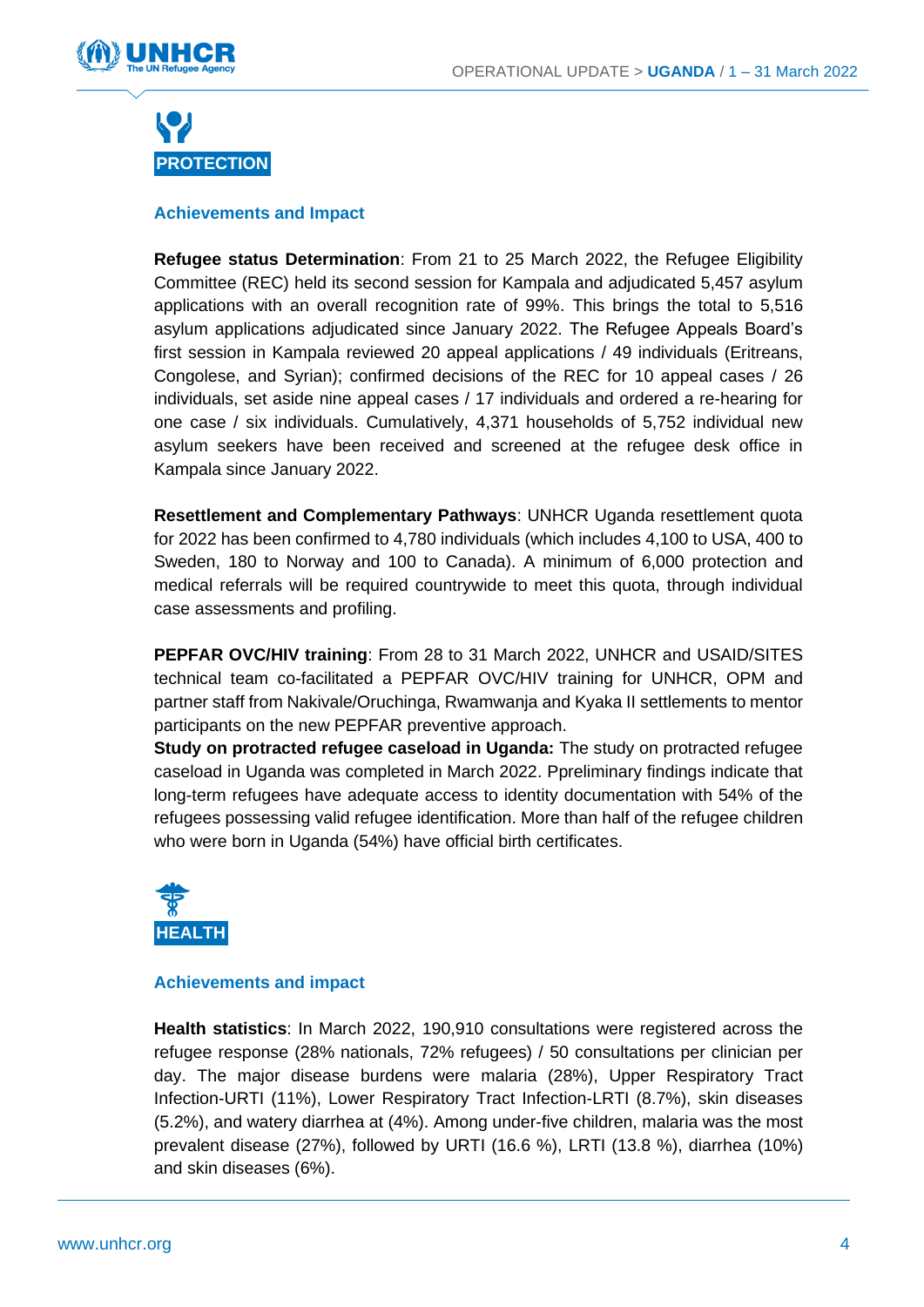

**Mortality:** Crude Mortality Rate (CMR): 0.06 deaths / 1,000 population / month. Leading causes were LRTI (12.2 %), malaria (8.5 %), neonatal death (8.5%), Tuberculosis (2.4%), and acute malnutrition (2.4%). Under-five mortality rates: 0.14 / 1,000 population / month (Public health standards<1.5 deaths per 1,000 population per month). The major causes were LRTI (21.2%), neonatal death (21.2%), Malaria (12.1%) and acute malnutrition (6%).

**Live births:** 3,948 live births registered in March (97% assisted by skilled health workers at health facilities). Of these, 66% were refugees and 34% nationals.

**Child immunization:** 5,479 children vaccinated against measles, and 19,732 against diphtheria and polio.

**HIV prevention, care, and treatment**: In March, 8,027 individuals tested for HIV in the settlements, of whom 168 positives enrolled into HIV care and treatment. 26,021 mothers visited antenatal care clinics, of whom 5,272 attended for the first time and were tested for HIV to prevent mother-to-child transmission. 18,942 patients are receiving HIV treatment in the settlements (37 % refugees and 63 % nationals).

## ľ **WATER AND SANITATION**

#### **Achievements and impact**

**Water supply:** In March, UNHCR, through partners maintained full functionality of 201 motorized water supply systems through operation and maintenance and provision of water treatment chemicals (alum, chlorine and lime, where required). The systems were powered by renewable sources of energy (38.5%), the national electricity grid (5.1%) and diesel generators (18.9%). In addition, 1,090 hand pumps provided 36.8 % of the daily water requirements in the 13 settlements while 0.5% of water is contributed through gravity supply without pumping. Of the daily water supplied across the settlements, 0.2% is through water trucking. This is a temporary measure towards the response to the emergency.

Rwamwanja remains the only settlement fully managed under the national utility approach. Three other settlements are receiving water from the national system (Kiryandongo -18%, Rhino-14% and Adjumani-6%). The average water per capita remain stable at 16.5 litres per person per day. Further efforts towards optimization of the systems in underserved settlements remains a priority to the WASH partners.

In response to emergency needs in Palabek, Kisoro and Rwamwanja, the WASH sector working group, UNHCR and partners provided emergency WASH services to more than 23,000 new arrivals (10,000-Rwamwanja, 3,000-Palabek, 10,000-Kisoro).

**Infection prevention & control and risk communication:** Routine activities continued across the response, including through home sensitization at water points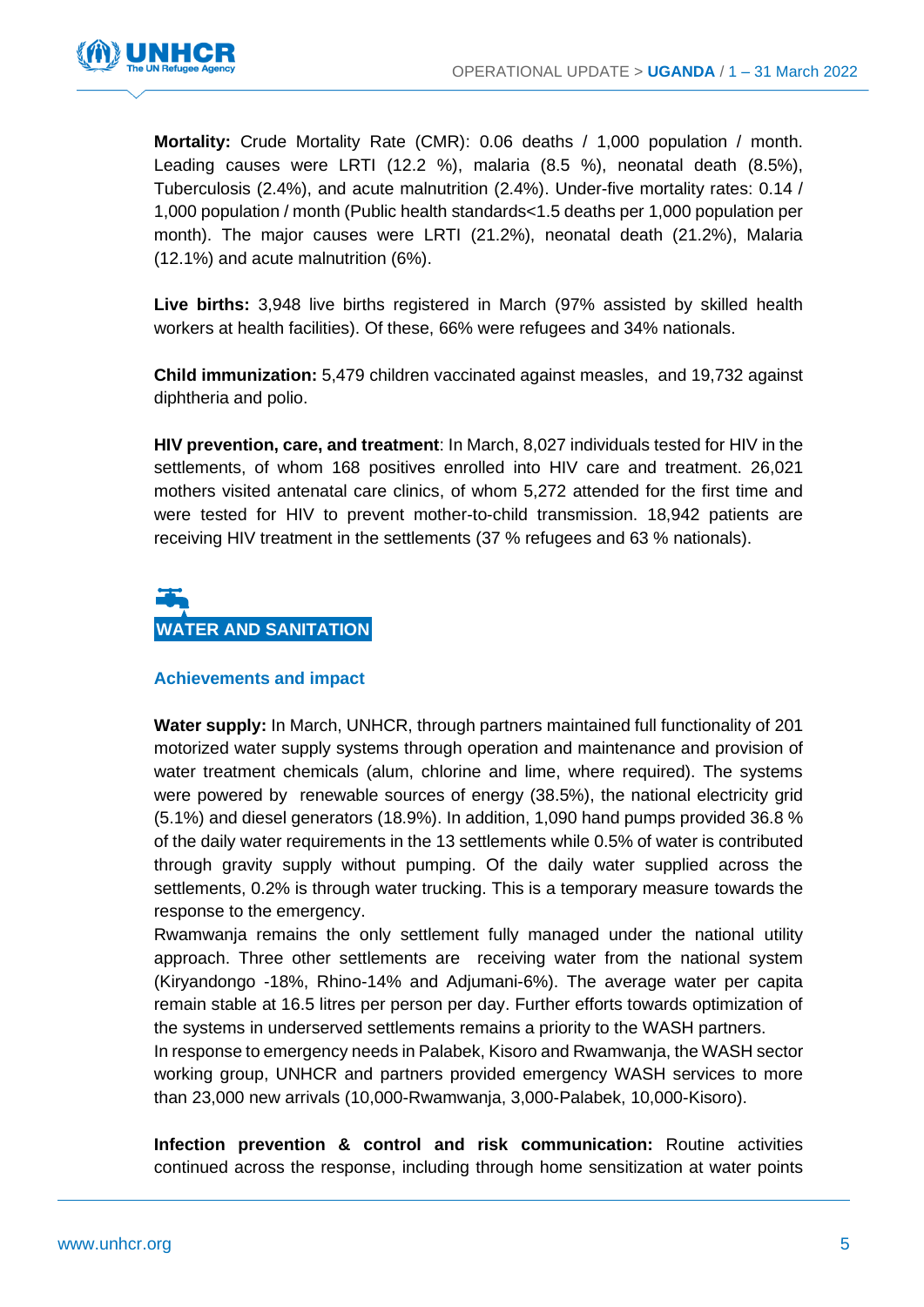

and radio talk shows. Similarly, village health teams (VHTs) continued to promote the use of tippy taps for household level handwashing. Soap distribution was sustained at 250g per person per month to support hand hygiene in response to COVID-19. The use of solar technology for water treatment is being embraced by the community.

**Latrine coverage:** Average latrine coverage across the settlement stood at 74% at the end of March 2022. Three settlements registered with the lowest coverage (Palabek-66%, Kyangwali-64%, Rwamwaja-62%). Latrine coverage reduced in Rwamwanja from 72% to 62% due to the new arrivals. Effort to improve the latrine coverage are under way through the allocation for 1,000 household latrine support in Rwamwanja, 283 in Palabek, 200 in Nakivale and 103 in Arua. A total of 150 emergency latrines have been constructed to support the new arrivals in Rwamwanja.

#### **Challenges and Gaps:**

Limited funds to the sector hinder timely emergency response.



#### **Achievements and impact**

**The Education Response Plan for Refugees and Host Communities in Uganda (ERP) development process:** From 9 to 11 March 2022, the Ministry of Education and Sports (MoES), with support from UNHCR, conducted an ERP II Costing and National level Prioritization Workshop in Hoima. The workshop targeted participants from MoES, Ministry of Local Government, OPM/CRRF Secretariat, UNHCR, national and international organizations. The major objective of the workshop was to generate inputs into the ERP II activities and costing, agree on unit costs of ERP II planned activities and prioritization of ERP II activities. The costed plan will support resource mobilization in the next phase of the ERP implementation.

**COVID-19 impact survey:** A survey on the impact of COVID 19 on education in the refugee response was conducted in six refugee hosting districts. The purpose of the survey was to assess the key achievements challenges of COVID 19 interventions implemented during the full and partial school closures to ensure continuity of learning. This survey will help to generate and document lessons learnt and best practices during this phase of school return -. The survey that involved individual interviews, focus group discussion and key informant interviews.

**Student Strikes in Schools:** In March 2022, a wave of unrest involving students was observed in West Nile and the northern districts including refugee settlements. Some of the schools affected include: Palorinya SS (Obongi district), Yangani SS (Bidibidi settlement), Paluda SS (Palabek settlement), Lewa SS, Pagirinya SS, Dzaipi SS, Comboni Comprehensive College and Ayilo SS in Adjumani. Security foiled two attempted school strikes in Adjumani Model SS and Adjumani SS. The strikes led to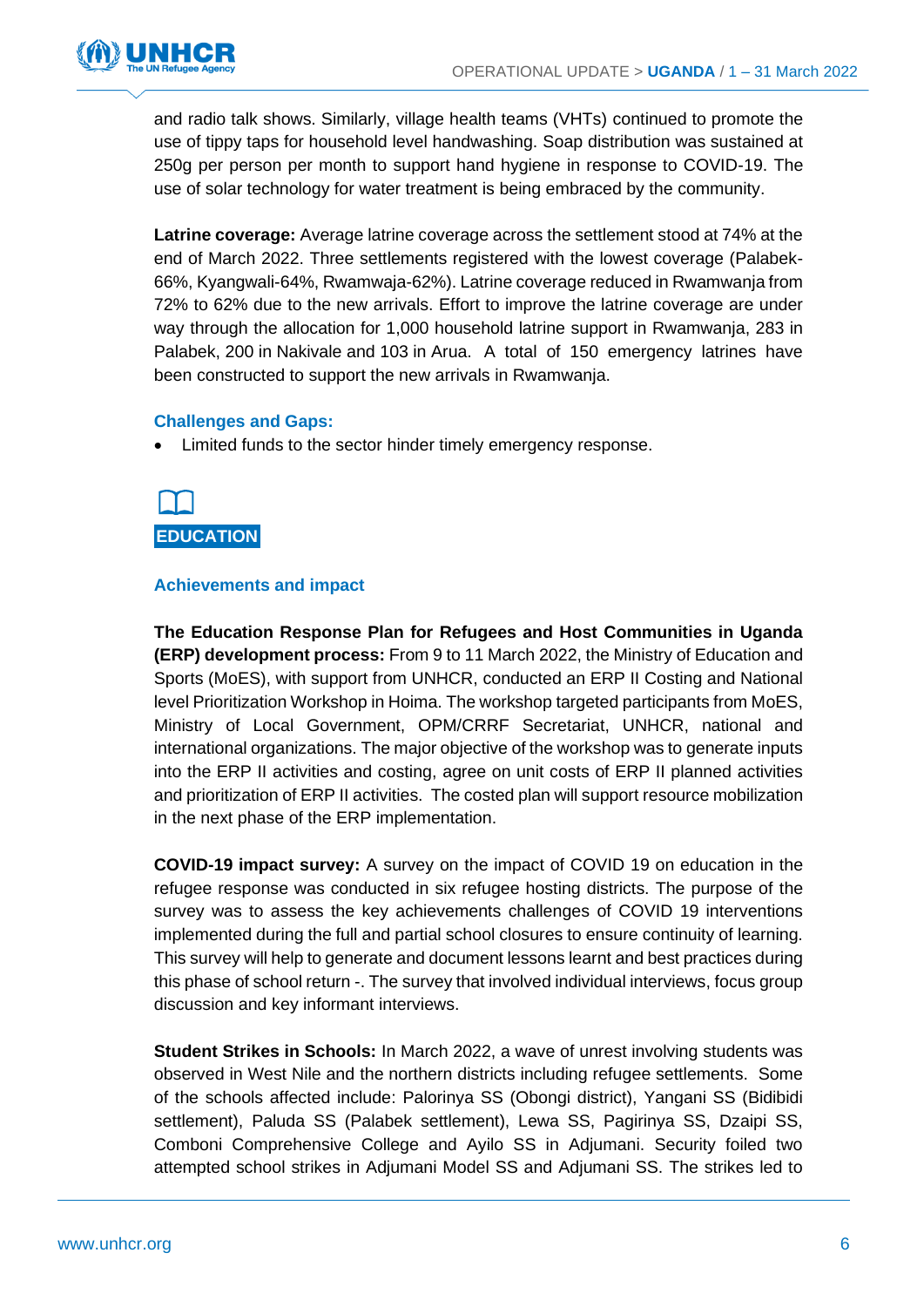

the destruction and vandalization of school property, fights, and physical injury. Key reasons for the strikes included delayed replacement of teachers leading to learning loss, communication lapses between learners and school administration, management gaps, drug and alcohol abuse among learners, rationing of food and water served to learners, peer influence and bullying at water source & food service points resulting in inter-tribal school-based clashes. District education officials, police, internal security officials, school administrators, UNHCR, OPM, community leaders and education partners held joint stakeholders' interventions and meetings across the settlements to address and prevent the recurrence of school strikes.

رکز

#### **ENVIRONMENT AND ACCESS TO ENERGY**

#### **Achievements and Impact**

**Tree seedlings:** The National Forestry Authority (NFA) and operating partners have raised 379,544 tree seedlings in West Nile (Palorinya and Imvepi). In Nakivale settlement, 80,000 assorted tree seedlings have been received for planting from NFA. A total of 154 hectares have been identified for woodlot establishment among institutions and individuals (130 hectares in West Nile and 24 in Nakivale settlement). Furthermore, 95 hectares have been maintained, during the month, in Southwest. All these activities aim at replenishing the tree cover, and at providing fuelwood to meet the cooking needs of the persons of concern.

**Sustainable resource management:** In Kyangwali settlement, 95 individuals (30 males, 65 females) have been sensitized on climate smart agriculture, good agronomic practices, sustainable utilization of wetlands and management to promote environmental awareness. The World Bank-funded project, *Investing in Forest and Protected Areas for Climate Smart Development (IFPA-CD)* was officially launched on 9 March 2022 at the NFA offices in Kampala. The six-year project, with a budget of USD178.3 million, aims at addressing the widespread environmental degradation and loss of forest and vegetation cover.

**Clean and sustainable energy:** A total of 4,426 fixed Lorena stoves have been constructed in the settlements (793 southwest; 3633 West Nile) to reduce household wood fuel and subsequent pressure on forests. A total of 55 persons have been trained in energy saving practices including making briquettes, operating and maintaining improved cookstoves.

In Rwamwanja settlement, 10 solar streetlights have been installed to improve community lighting and reduce the risk of SGBV in unilluminated areas.

The construction of three institutional biogas systems and associated toilet stances has been completed at Kabahinda Primary School, Bwiriza Primary School and Nteziryayo Primary School in south-western settlements. The digesters have already been fed with cow dung to kickstart the process of anerobic digestion to yield biogas, which can be used to partially substitute fuelwood for cooking in these institutions.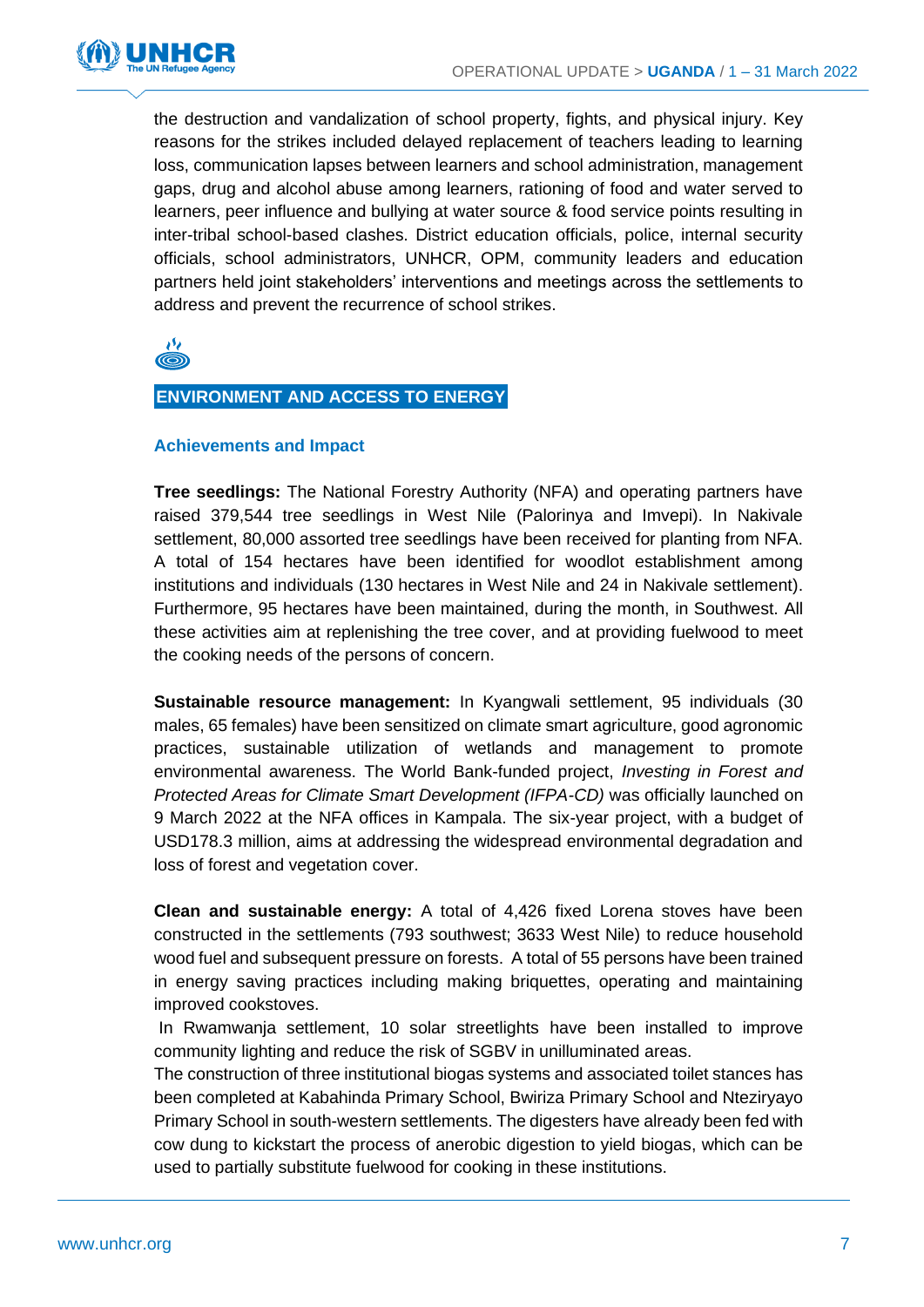

#### **Challenges and Gaps:**

- Water shortage due to prolonged dry spell affecting seedling production in the nurseries e.g. in Lamwo and stove construction.
- Heavy rain affecting land opening for rice growing using tractors.
- Need for GPS training for staff in Kiryandongo who have to map their sites.



#### **Achievements and Impact**

**Overnight structures:** The construction of two semi-permanent structures at Elegu collection point in Adjumani is 66% completed. The construction of three overnight shelters at Imvepi reception centre is 72% completed. Temporary accommodation shelters have been set up in Kisoro, including three rub halls, to address the new influx. Lighting has been extended to the compound and shelters. Fencing of the holding area is completed.

**Roads:** In Arua, the construction of 5.5 km road in Ofua 3 is completed. This will enable free movement of goods and services in the Rhino Camp refugee settlement.

**Hospital structures:** Lot 2 of Koboko hospital construction is 95% completed. In Kiryandongo, construction of the pharmaceutical warehouse is progressing well. The major ongoing works include casting the slab, power floating and production of concrete pavers.

**School structures:** In Kyangwali, the construction of a teachers' accommodation and two kitchen block annexes at Kentomi Primary School is at 95%. The construction of staff accommodation, latrine and kitchen annex for Mombasa Primary School is at 80% whereas that at Kavule Primary School is at 75%.

#### **Challenges and Gaps**

- Most of the roads in the settlements are in bad state and need improvement.
- The rainy season has led to low progress on all construction projects especially the upgrading of roads in Moyo.
- With the absence of shelter partners from 2019, there remains a big gap in the provision PSN shelters across the operation.
- Non-compliant contractors have delayed the completion of some projects especially in Adjumani.
- There is still need for physical planning to guide developments within settlements.
- Need for latrines at 14 women's centres in Bidibidi settlement.
- Road maintenance needed under cash-for-work for zones 1, 2, 3 and 4 roads in Bidibidi.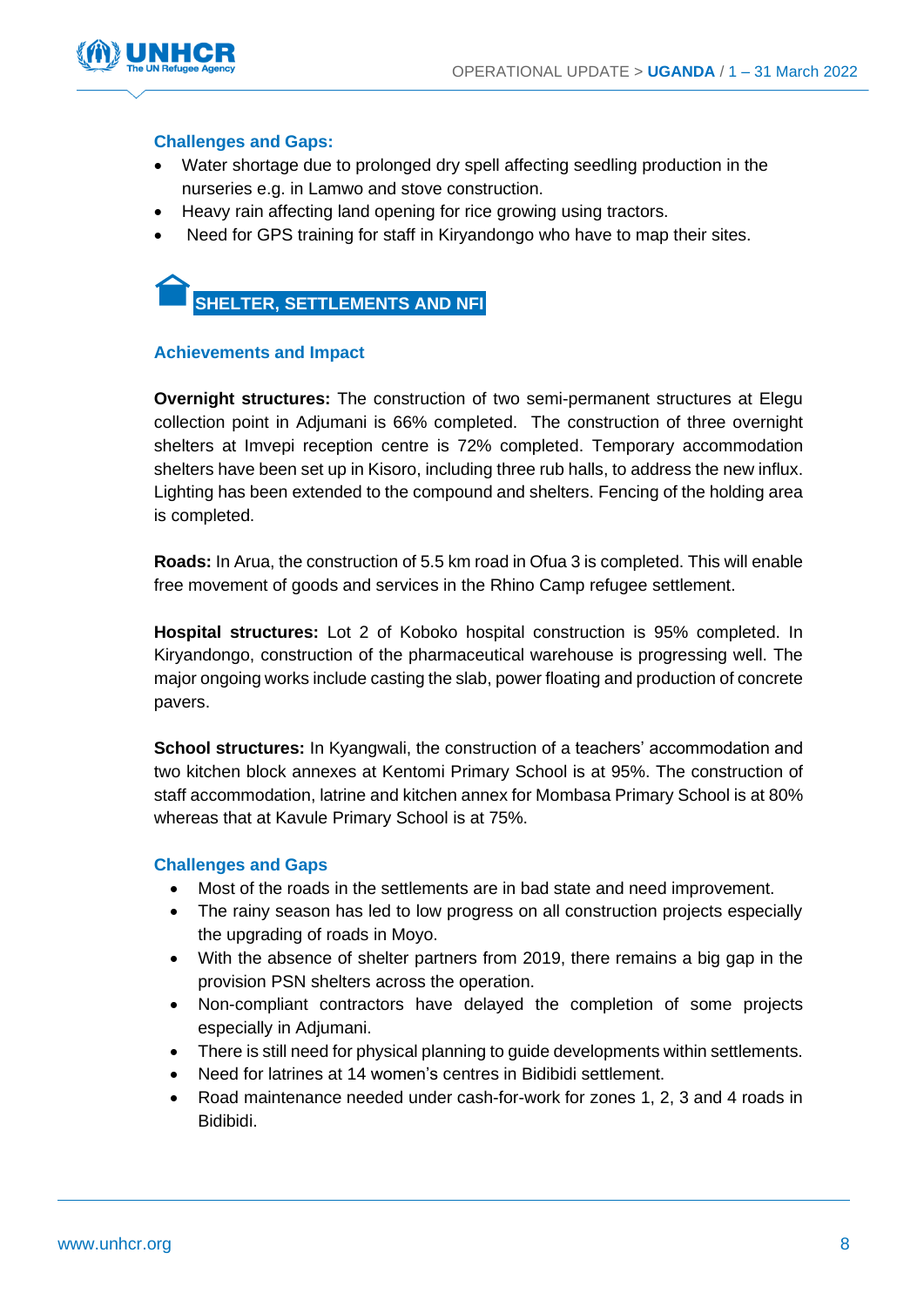



#### **Achievements and impact**

**Refugee influx dashboard:** A revised refugee influx dashboard has been launched in early March to provide countrywide figures for new arrivals, current population in transit and reception centers, as well as arrival trends by district of entry. The dashboard is updated weekly and can be accessed through the Uganda Comprehensive Refugee Response portal. As of 30 March, 23,792 new arrivals had crossed into Uganda (8,529 from South Sudan and 15,263 from DRC). A total of 9,260 individuals were residing at transit or reception centers (4,230 in West Nile and 5,030 in the South and Mid-West) and 14,369 had been relocated to settlements (5,465 in West Nile and 8,904 in South and Mid-West). The emergency in Kisoro is the main driver behind the increasing rate of new arrivals from DRC. As the number of new arrivals by district of entry is based on Level 1 registration, it does not reflect the total number of people that are estimated to have crossed, as some are staying within the host community or awaiting registration. As of 30 March, Kagoma Reception Centre had received in more than 1,900 new arrivals since the start of the year (almost twice its capacity) while in West Nile, the Palabek Collection Point was also several times over capacity.



*CARE staff handing over assorted assistance (plastic shoes and women's wrappers) to UNHCR ©UNHCR / Fred Mayito.*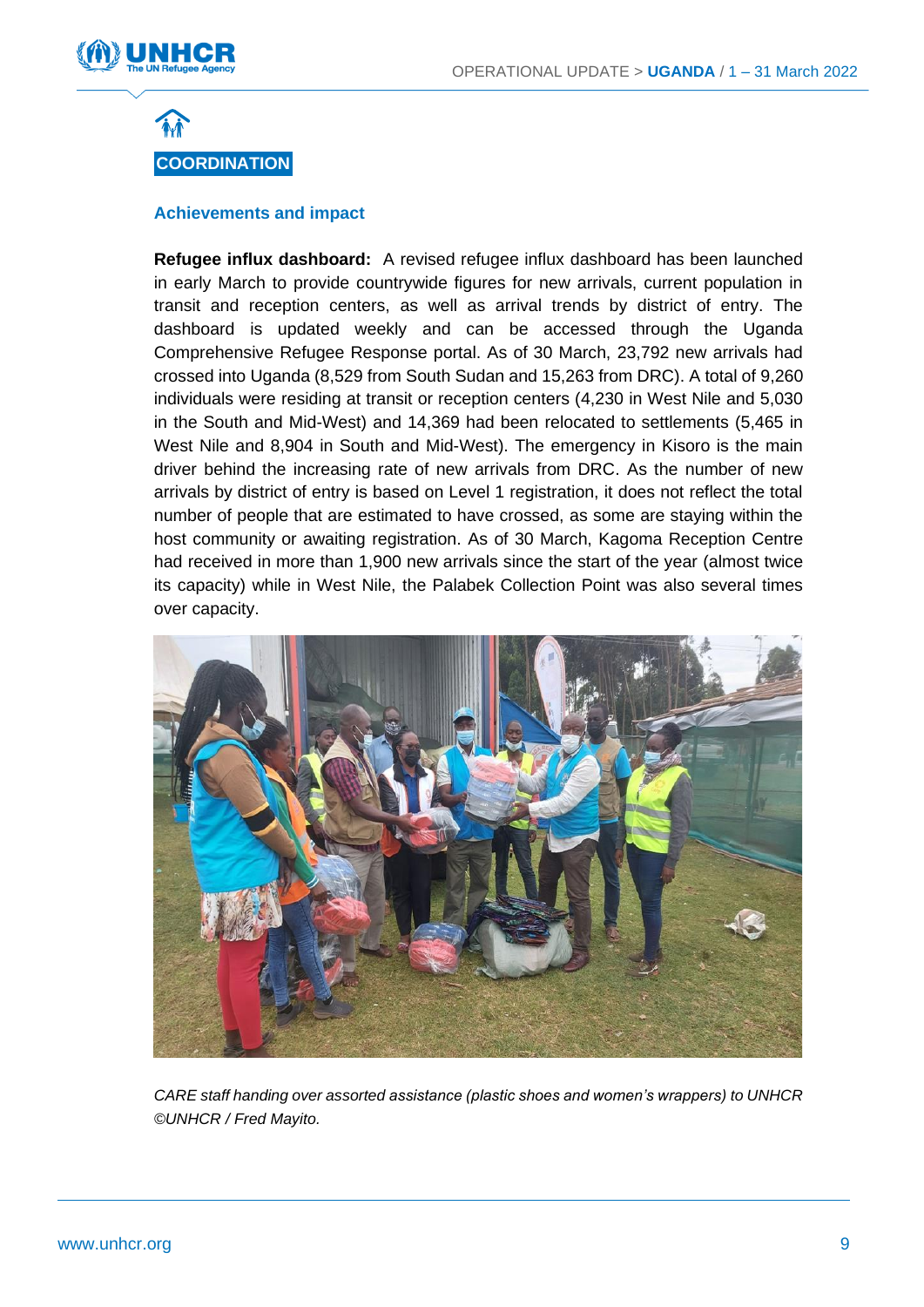

### **Working in partnership with:**

**Government** - Office of the Prime Minister (OPM), District Local Governments (DLGs), Ministry of Agriculture Animal, Industry and Fisheries (MAAIF), Ministry of Education and Sports (MoES), Ministry of Energy and Mineral Development (MEMD), Ministry of Gender Labour and Social Development (MGLSD), Ministry of Health (MoH), Ministry of Local Government (MoLG), Ministry of Trade Industry and Cooperatives (MTIC), Ministry of Water and Environment (MWE).

**District authorities in refugee-hosting/receiving districts** – Adjumani, Arua, Isingiro, Kampala, Kamwenge, Kanungu, Kikuube, Kiryandongo, Kisoro, Koboko, Kyegegwa, Lamwo, Madi Okollo, Moyo, Ntoroko, Obongi, Terego and Yumbe

**UN** - United Nations Children's Fund (UNICEF), United Nations Development Programme (UNDP), United Nations Entity for Gender Equality and the Empowerment of Women (UNWOMEN), United Nations Environment Programme (UNEP), United Nations Food and Agriculture Organization (FAO), United Nations High Commissioner for Refugees (UNHCR), United Nations Migration Agency (IOM), United Nations Officer for Project Services (UNOPS), United Nations Populations Fund (UNFPA), United Nations World Food Programme (WFP), United Nations World Health Organization (WHO).

**NGOs** - Action Africa Help (AAH), Action Against Hunger (ACF), Adventist Development and Relief Agency (ADRA), Africa Humanitarian Action (AHA), African Initiatives for Relief and Development (AIRD), African Medical and Research Foundation (AMREF), African Women and Youth Action for Development (AWYAD), Agency for Accelerated Regional Development (AFARD), Agency for Cooperation and Research in Development (ACORD), Agency for Technical Cooperation and Development (ACTED), American Refugee Committee (ARC), Andre Foods International (AFI), Association for Aid and Relief Japan (AARJ), Association of Volunteers in International Service (AVSI), Associazione Centro Aiuti Voluntari (ACAV), A-Z Children's Charity, Baylor, Building Resources Across Communities (BRAC), Belgian Development Agency (ENABEL), CARE, Care and Assistance for Forced Migrants (CAFOMI), Caritas Uganda (CU), Catholic Organization for Relief and Development Aid (CORDAID), Catholic Relief Service (CRS), Child Voices International, Communication and Education (PACE), Community Empowerment for Rural Development (CEFORD), Community Technology Empowerment Network (CTEN), Concern World Wide (CWW), Cooperazionee Sviluppo (CESVI), DanChurchAid (DCA), Danish Refugee Council (DRC), Doctors with Africa (CUAMM), Drop in the Basket (DiB), Finn Church Aid (FCA), Finnish Refugee Council (FRC), Food for the Hungry (FH), Friends of Kisoro, German International Cooperation (GiZ), Give Directly, Global Aim, Global Refugee International (GRI), Healing Kadi Foundation, Help Age International, Humane Africa Mission (HAM), Humanitarian Assistance and Development Services (HADS), Humanitarian Initiative Just Relief Aid (HIJRA), Humanitarian Open Street Map Team (HOT), Humanity & Inclusion (HI), IMPACT, Infectious Disease Institute (IDI), InterAid, Inter-church Organization for Development Cooperation (ICCO Cooperation), International Aid Services (IAS), International Center for Research in Agro Forestry (ICRAF), International Committee of the Red Cross (ICRC), International Rescue Committee (IRC), IsraAid, Jesuit Refugee Service (JRS), Johanniter, Kabarole Research and Resource Centre (KRC), Lutheran World Federation (LWF), Lutheran World Relief (LWR), Malteser International (MI), Medical Teams International (MTI), Mercy Corps (MC), Norwegian Refugee Council (NRC), Nsamizi Training Institute of Social Development (NSAMIZI), OXFAM, Peace Winds Japan (PWJ), Peter C. Alderman Foundation (PCAF), Plan International (PI), Programme for Accessible Health, Real Medicine Foundation (RMF), Regional Health Integration to Enhance Services in Eastern Uganda (RHITES), Reproductive Health Uganda (RHU), Right to Play (RtP), Rural Initiative for Community Empowerment in West Nile (RICE-WN), Salvation Army, Samaritan's Purse (SP), Save the Children International (SCI), Self Help Africa (SHA), The Uganda National Apiculture Development Organization (Tunado), Transcultural Psychosocial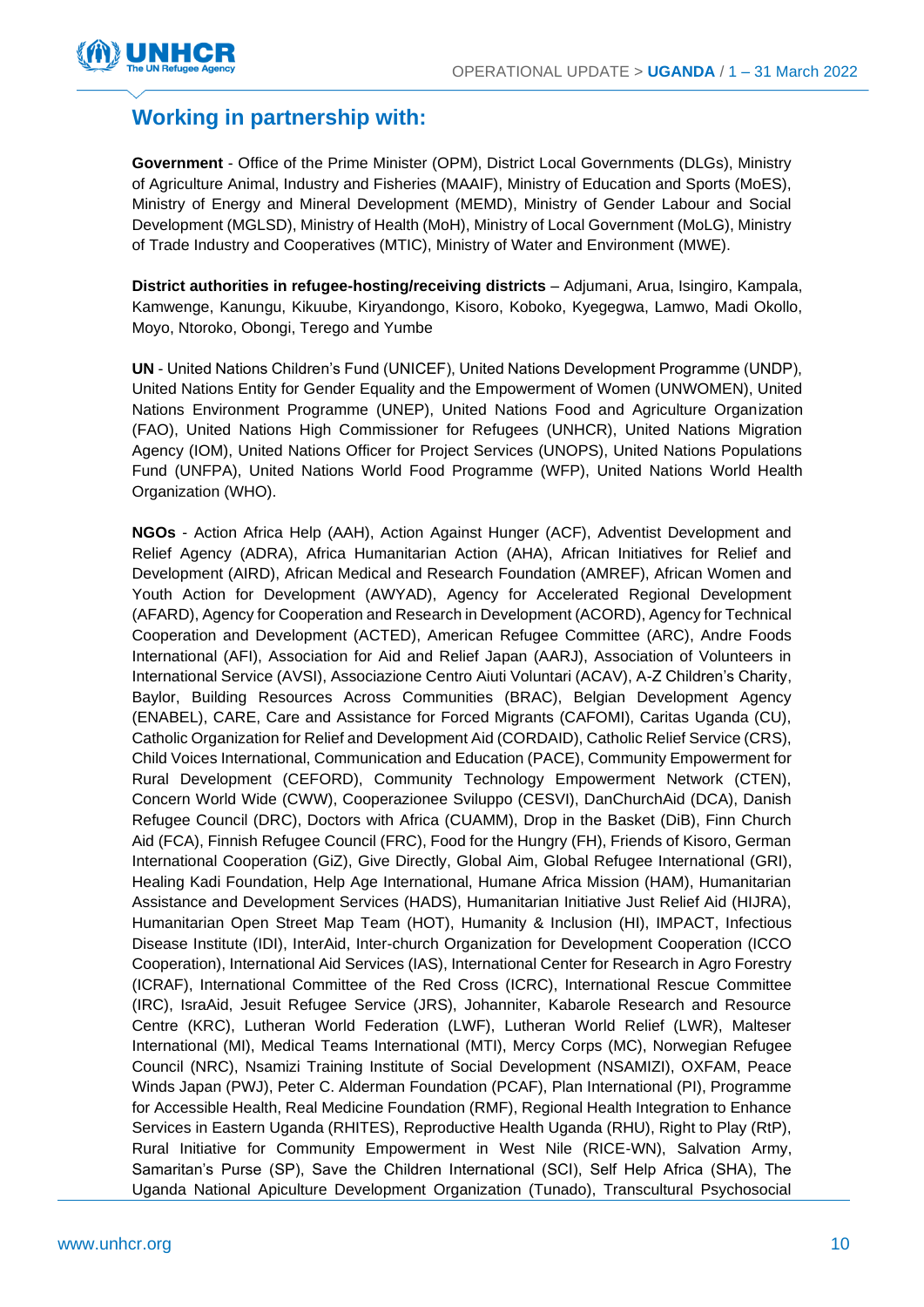

Organization (TPO), Trocaire, Tutapona Trauma Rehabilitation (TTR), Uganda Law Society (ULS), Uganda Red Cross Society (URCS), Uganda Refugee Disaster and Management Council (URDMC), War Child Canada (WCC), War Child Holland (WCH), Water Mission Uganda (WMU), Welthungerhilfe (WHH), Windle International Uganda (WIU), World Vision International (WVI), Young Women's Christian Association (YWCA), ZOA – Uganda (ZOA).

**Financial information** UNHCR is grateful for donors' critical support to this operation and those who have contributed to UNHCR programmes with unearmarked and broadly earmarked funds.

#### **Funding received: USD 29,981,810**

| х.                                             | Unearmarked              | $\Box$ Softly<br>earmarked | $\blacksquare$ Earmarked | $\blacksquare$ Tightly<br>earmarked | <b>Total</b> |
|------------------------------------------------|--------------------------|----------------------------|--------------------------|-------------------------------------|--------------|
| Netherlands                                    |                          |                            | 2,329,276                | 1,487,203                           | 3,816,479    |
| Industria de Diseño Texti S.A. (Inditex)       | i.                       |                            | ٠                        | 1,900,966                           | 1,900,966    |
| Republic of Korea                              |                          |                            | ٠                        | 1,666,667                           | 1,666,667    |
| <b>Remon L Vos</b>                             |                          |                            | ٠                        | 1,361,807                           | 1,361,807    |
| Japan                                          |                          |                            |                          | 1,255,500                           | 1,255,500    |
| Qatar                                          | $\overline{\phantom{a}}$ | ۰                          | ٠                        | 1,208,080                           | 1,208,080    |
| Ireland                                        |                          |                            |                          | 1,162,791                           | 1,162,791    |
| Combe Incorporated                             | ٠                        |                            | $\blacksquare$           | 940,162                             | 940,162      |
| Spotlight Initiative                           |                          |                            | 595,711                  |                                     | 595,711      |
| <b>UNO-Fluechtlingshilfe</b>                   |                          |                            | ٠                        | 372,150                             | 372,150      |
| <b>UN Children Fund</b>                        |                          |                            | $\overline{\phantom{a}}$ | 214,505                             | 214,505      |
| Germany                                        | ÷                        | $\overline{\phantom{0}}$   | ٠                        | 213,320                             | 213,320      |
| Solvatten                                      |                          |                            | ٠                        | 163,530                             | 163,530      |
| UN Programme On HIV/AIDS                       | ٠                        | ٠                          | ٠                        | 160,500                             | 160,500      |
| <b>Australia for UNHCR</b>                     |                          |                            | $\overline{\phantom{a}}$ | 100,000                             | 100,000      |
| Other private donors                           | $\overline{a}$           | $\overline{a}$             | 22,362                   | 1,382                               | 23,744       |
| Sub-total                                      | ٠                        | ٠                          | 2,947,349                | 12,208,563                          | 15,155,911   |
| Indicative allocation of funds and adjustments | 1,600,942                | 2,631,096                  | 9,222,037                | 1,371,824                           | 14,825,898   |
| Total                                          | 1.600.942                | 2,631,096                  | 12,169,386               | 13,580,386                          | 29,981,810   |

#### **Other softly earmarked contributions** | USD

Norway | Private donors

#### **Unearmarked contributions** | USD

**Sweden** 95.2 million | **Norway** 72.5 million | **Netherlands** 37.2 million | **Denmark** 35.6 million | **Germany** 27.6 million | **Switzerland** 18.4 million | **Private donors Spain** 12.3 million | **Belgium**  11.9 million | **Ireland** 11.8 million

Algeria | Armenia | Bulgaria | Canada | Estonia | Finland | Iceland | Liechtenstein | Lithuania | Luxembourg | Monaco | Montenegro | Peru | Qatar | Republic of Korea | Saudi Arabia | Singapore | Thailand | Turkey | Uruguay | Private donors